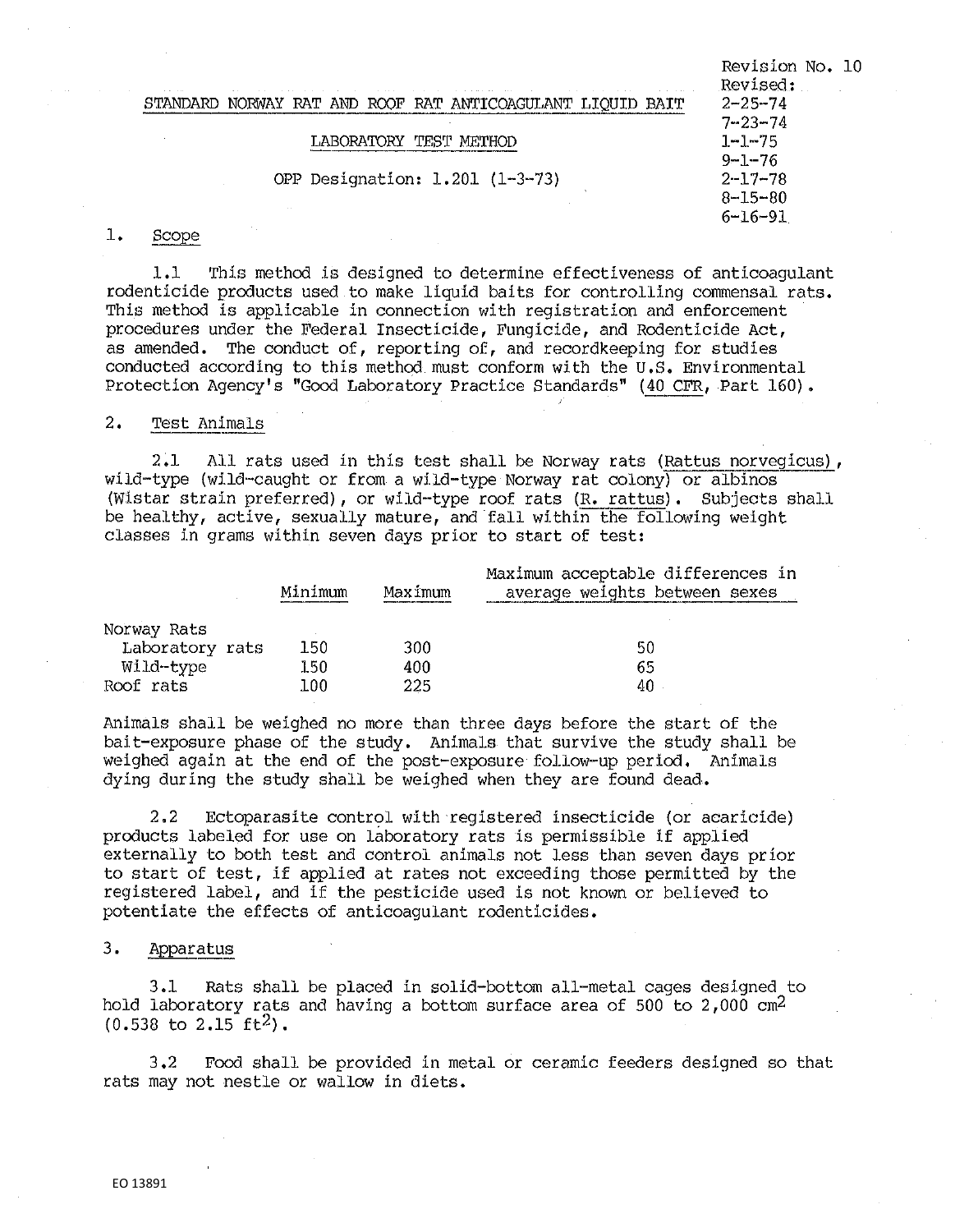#### OPP 1.201

3.3 Graduated 100-ml no-drip waterers fitted with ball-type watering tube should be used to dispense liquids to rats.

# 4. Pretest Holding Conditions

4.1 All rats used in this test method must be held, sexes separate, for observation in the laboratory for a period of at least three weeks prior to testing, the last seven days of which shall be under laboratory conditions (i.e., temperature, humidity, lighting, etc.) comparable to those of the animal testing room if not actually in the testing room. The test animals must not be fasted prior to testing. Water from graduated no-drip waterers and a commercial rat diet must be available to them at all times. Do not use the standard OPP rat and mouse challenge diet for pretest feeding.

### 5. Holding and Test Conditions

5.1 Temperature 20 to 25° c. Strong air currents from heaters or air conditioners shall not blow directly onto test animals. Relative humidity 50 to 55%. Light 12 h artificial light per day, not to exceed 2153 lx (200 ft candles) at cage location. Total reversing of the natural photoperiods of the test animals by timed lighting is not recommended.

1

#### 6. Procedure

6.1 A test group consists of a minimum of 20 rats (10 males, 10 females), individually caged. Include one untreated control test group of 20 rats (sexes equal), individually caged, in each test. If a series of tests is being conducted at the same time on the same species, only one untreated control test group need be included. Acclimate all animals to test conditions for three days prior to exposure to toxicant, immediately following pretest holding period (4.1).

6.2 Provide each cage with one or two feeders filled daily with a commercially available laboratory rat diet. Provide at least 40 grams of feed per animal per day.

6.3 Provide each cage with two 100-ml graduated no-drip waterers (3.4). Fill one waterer with tap water and the other with with the test liquid bait formulation diluted with tap water according to the mixing directions on the product's label. This procedure should provide each subject with access to amounts of liquid from each waterer that exceed the daily minimum requirement. Replenish both liquids as necessary so that waterers do not become less than approximately one-third filled. Reverse positions of the waterers daily.

6.4 Provide each control group animal with two 100-ml graduated no-drip waterers filled only with tap water. Replenish as necessary so that waterers do not become less than approximately one-third filled.

2